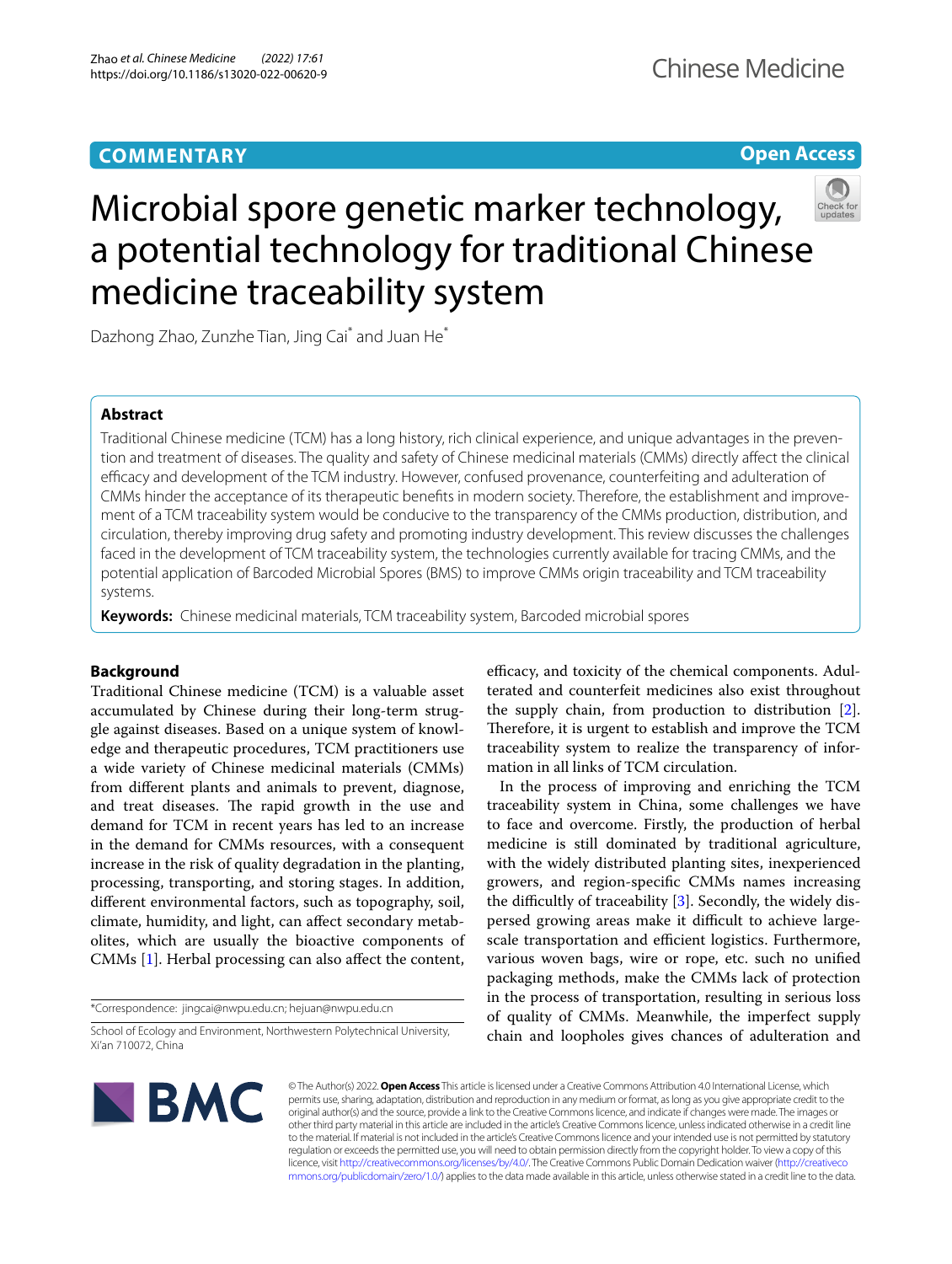|                             | Table 1 Technical parameters of traceability techniques                                  |         |                                                                   |      |                                                                                                                                                      |
|-----------------------------|------------------------------------------------------------------------------------------|---------|-------------------------------------------------------------------|------|------------------------------------------------------------------------------------------------------------------------------------------------------|
| Technology type Reliability |                                                                                          |         | Repeatability Information volume                                  | čst  | Security                                                                                                                                             |
| Fingerprint                 | Determine origin by identifying CMMs com-<br>position information, with average accuracy | Average | Contain correlation between fingerprints and High<br>origin       |      | Only professionals or professional institutions<br>can obtain information, with high security                                                        |
| <b>DNA</b> barcoding        | Determine origin by identifying specific DNA<br>sequences, with high accuracy            | High    | Contain correlation between gene and origin                       | High | Only professionals or professional institutions<br>can obtain information, with high security                                                        |
| sotope tracing              | Determine origin based on characteristic ele-<br>ments, with average accuracy            | High    | Contain correlation between characteristic<br>elements and origin |      | Gradual decline  Only professionals or professional institutions<br>can obtain information, with high security                                       |
| <b>BMS</b>                  | Determine origin by identifying DNA barcode<br>sequences, with high accuracy             | High    | tion                                                              |      | Contain production and distribution informa- Gradual decline Unencrypted and encrypted information can be<br>added for both security and flexibility |

<span id="page-1-0"></span>

| I<br>j<br>くうらく<br>J                |
|------------------------------------|
| į<br>j<br>5<br>,                   |
| . C 24646222222222222222<br>J<br>j |
|                                    |
|                                    |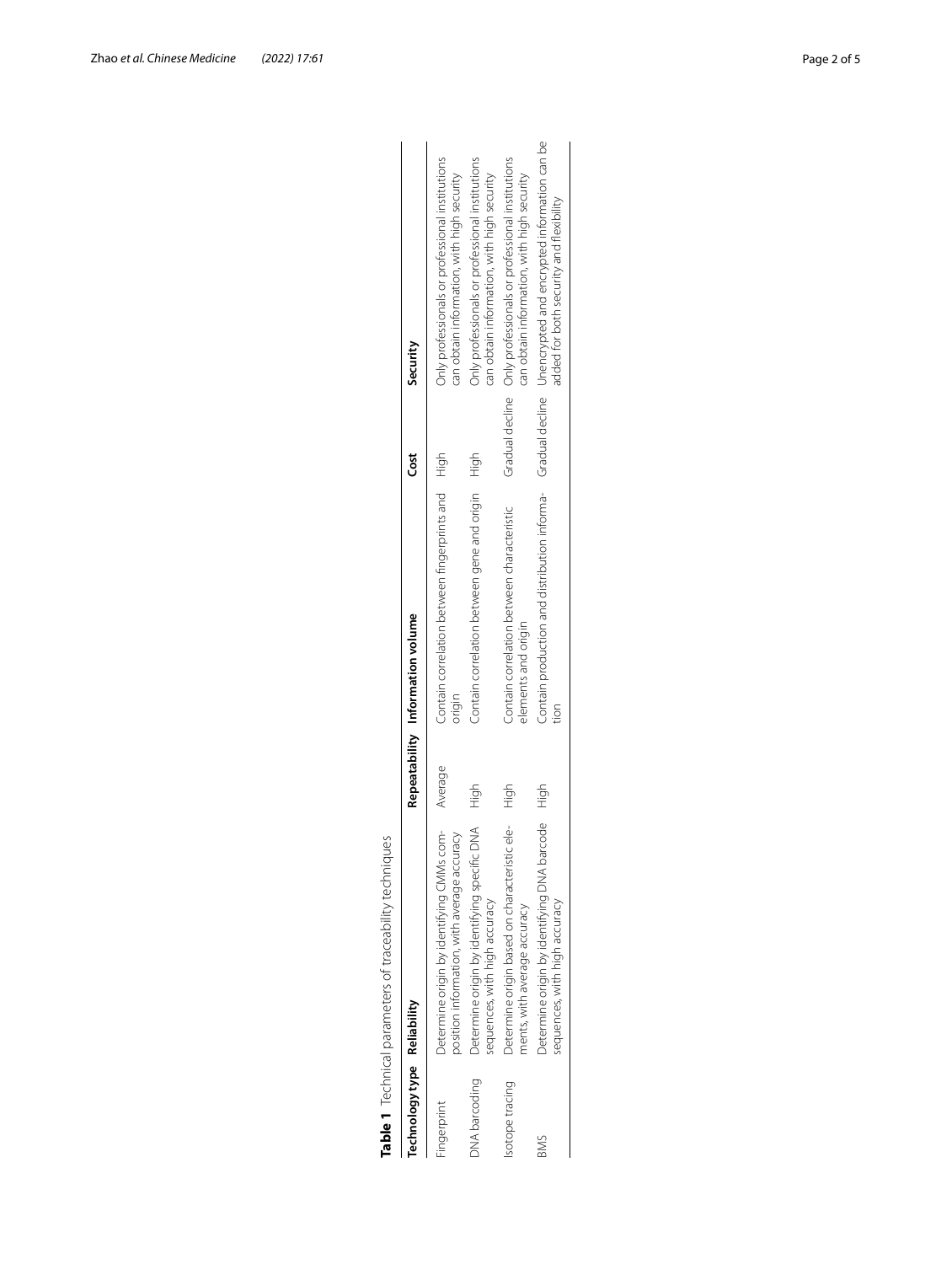counterfeiting, which further increases the difficulty of tracing CMMs [\[4](#page-4-3)].

#### **Current TCM traceability technologies**

TCM traceability systems based on Internet of Things (IoT) technology can record information on CMMs and ensure the stability of information flow. With the development of analytical instruments and the introduction of molecular biology technology, several traceability techniques have been developed, including chemical fngerprinting, DNA barcoding, and stable isotope tracing, which can sensitively and accurately identify the species, quality, and origin of CMMs [\[2](#page-4-1), [4,](#page-4-3) [5](#page-4-4)]. Comparative analysis of the TCM traceability techniques is provided in Table [1](#page-1-0).

Chemical fngerprinting can analyze CMMs through chromatographic or spectroscopic techniques to obtain corresponding chromatograms or spectrograms, which accurately identify the diferent chemical components in CMMs, referred to as TCM fngerprints [\[5](#page-4-4)]. Infrared spectroscopy, gas chromatography, and high-performance liquid chromatography are commonly used to characterize and authenticate the chemical components of CMMs  $[6]$  $[6]$ . The active compounds of the same CMMs can vary from one growing area to another due to diferences in the growing environments, e.g., soil and humidity. Thus, fingerprint technology can determine planting areas based on fngerprint similarity and thus trace the origin of CMMs, although multiple batches of CMMs from diferent sources need to be analyzed in advance.

DNA barcoding enables standard and rapid identifcation of CMMs by selecting a relatively simple gene sequence with stable genetic variation across a species that can be easily amplified. The gene sequence identification method was frst proposed in 2003 by Paul Hebert and his colleagues [\[7](#page-4-6)]. DNA barcoding can trace provenance based on the unique variant sequences of the same CMMs produced in different areas. This tracing technology does not require professional taxonomic knowledge and testing is fast, stable, and accurate, which is an important advancement in the appraisal of CMMs quality. Molecular identifcation of CMMs using DNA barcoding has seen rapid advancement and is now included in the Supplement of the Pharmacopoeia of the People's Republic of China. Based on complete sample analysis, various DNA barcoding systems have been established to identify CMMs, such as the ITS2 core barcode and *psb*A*trn*H complementary locus for identifcation of planta medica, and COI core barcode and ITS2 complementary locus for identifcation of animal medica [[8\]](#page-4-7). However, certain processing methods can degrade DNA, thereby impacting identifcation.

Stable isotope tracing is based on diferences in stable isotope compositions, which can be infuenced by local environmental factors such as soil and moisture. Stable isotope technology can be applied to characterize the isotopes of CMMs from diverse geographical origins, and thus determine diferences in diferent production areas to achieve accurate CMMs traceability and authenticity [[9\]](#page-4-8). At present, stable isotopes used for origin traceability include hydrogen, carbon, oxygen and nitrogen. Strontium and lead are also gradually used to trace the origins of objects. Stable isotope tracing is not easily infuenced by external factors, and CMMs origin analysis is accurate and efficient. However, the resolution of this method is not sufficient to distinguish CMMs, which are from nearby production areas.

Nanomolecular tags are difficult to counterfeit and can be applied to small and numerous objects, thus exhibiting good prospects in the feld of TCM traceability. Porcupine is a molecular tagging system based on the presence or absence of synthetic DNA sequences. Using a portable nanopore device, the DNA-based tags can be read within seconds, showing considerable potential for the molecular tagging of diferent objects [[10\]](#page-4-9). However, molecular markers applied to CMMs should have the characteristics of simple markers and be difficult to lose. A recent study by Springer's team from Harvard Medical School introduced a new microbial spore genetic marker technique, called Barcoded Microbial Spores (BMS). The BMS system can trace the origins of agricultural products, manufactured goods, as well as the CMMs, with the advantages such as persistence in the environment, scalability, rapid and facile decoding, and biocontainment [[11\]](#page-4-10).

## **Application of BMS technology in CMMs traceability solutions**

The BMS system identifies the provenance of objects within one hour at meter-scale resolution and near single-spore sensitivity and can be safely introduced into and recovered from the environment  $[11]$ . The system uses DNA-BMS mixtures to determine object provenance and the designed nonredundant DNA barcodes are integrated into the genomes of common microbial spores, which can be used to provide a nearly infnite set of identification codes. The spores have a tough structure that allows them to persist for long periods in harsh environments, thereby avoiding the risk of barcode loss during exposure. BMS can be manufactured at scale using standard cloning and culturing techniques and inoculated on the surface of plant stems and leaves by simple spraying. The cross-association of BMS-inoculated plants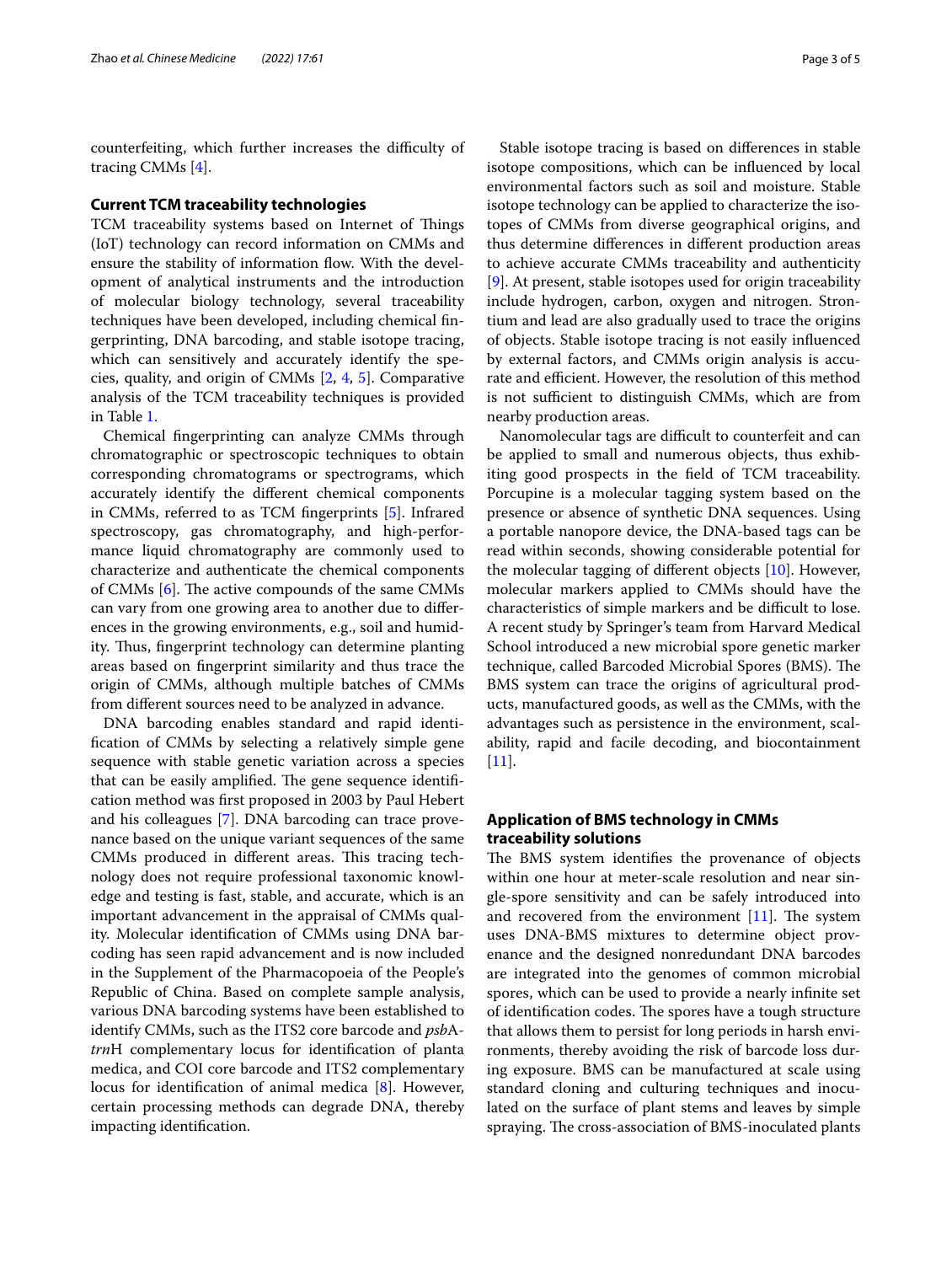does not afect provenance determination. Barcodes can be identifed by the SHERLOCK assay, a cas13a-based recombinant polymerase amplifcation (RPA) method, which allows rapid nucleic acid detection and its isothermal amplifcation properties are also suitable for felddeployable detection. The spores obtained by swabbing the plant surface are rapidly lysed by heat and sodium hydroxide methods, then tested using SHERLOCK and sequenced by Sanger to determine the origin of each leaf. The BMS approach uses nutrient-deficient strains of Bacillus subtilis and Saccharomyces cerevisiae that are commonly found in environmental and food samples, which require amino acid supplementation for growth. To ensure the synthetic spores do not grow naturally in the environment and cause adverse ecological efects, the BMS approach deletes the genes required for spore germination and growth or inactivates the spores by heating.

The BMS protocols for CMMs traceability are shown in Fig. [1](#page-3-0). The first step is to design DNA sequences as tags. The first DNA sequence is selected as a shared group sequence of the same-species CMMs to facilitate highthroughput detection, while the second specifc sequence is used to differentiate different provenances. The tandem DNA barcodes are integrated into the spores, which are then inoculated on the CMMs plant surface by spraying. Details on the DNA sequences in the BMS on all inoculated CMMs are recorded into the TCM traceability system to generate an origin and DNA sequence database as the basis for traceability. The BMS labels can be safely sprayed on food and remain detectable for several

months [[11\]](#page-4-10). At present, *Bacillus thuringiensis*, which is closely related to *Bacillus subtilis*, is widely used as a pesticide for many commercially available agricultural products [\[12](#page-4-11)]. The genomic DNA of *Bacillus thuringiensis* can be detected on store-bought products, even after washing, boiling, frying, and microwaving, indicating that the BMS tags will not be lost during CMMs processing. Detection of BMS only requires a swab to collect a sample from the CMMs surface. SHERLOCK analysis can then rapidly and sensitively detect the shared group sequence, thereby facilitating on-site testing for CMMs quality and identifcation during transport to ensure no adulteration or production of substandard medicines. After the CMMs arrive at their destination, Sanger sequencing is performed on the BMS-specifc sequences, and the identifed information is compared with the sequence information recorded in the database to determine the source of each CMM.

As an innovative microbial traceability technology, BMS, combined with genetic marker technology, distinguishes released microbial spores from those existing in the wild. BMS technology solves several common challenges that hinder the development of microbial source tracing technology and can improve TCM traceability. Synthetic spores can be mass-produced, thereby reducing the costs of BMS and improving applicability to a variety of CMMs. BMS technology simplifes the collection and verifcation of information from cultivation to sale, and can accelerate the promotion of TCM traceability nationwide, although validation across a wider range

<span id="page-3-0"></span>